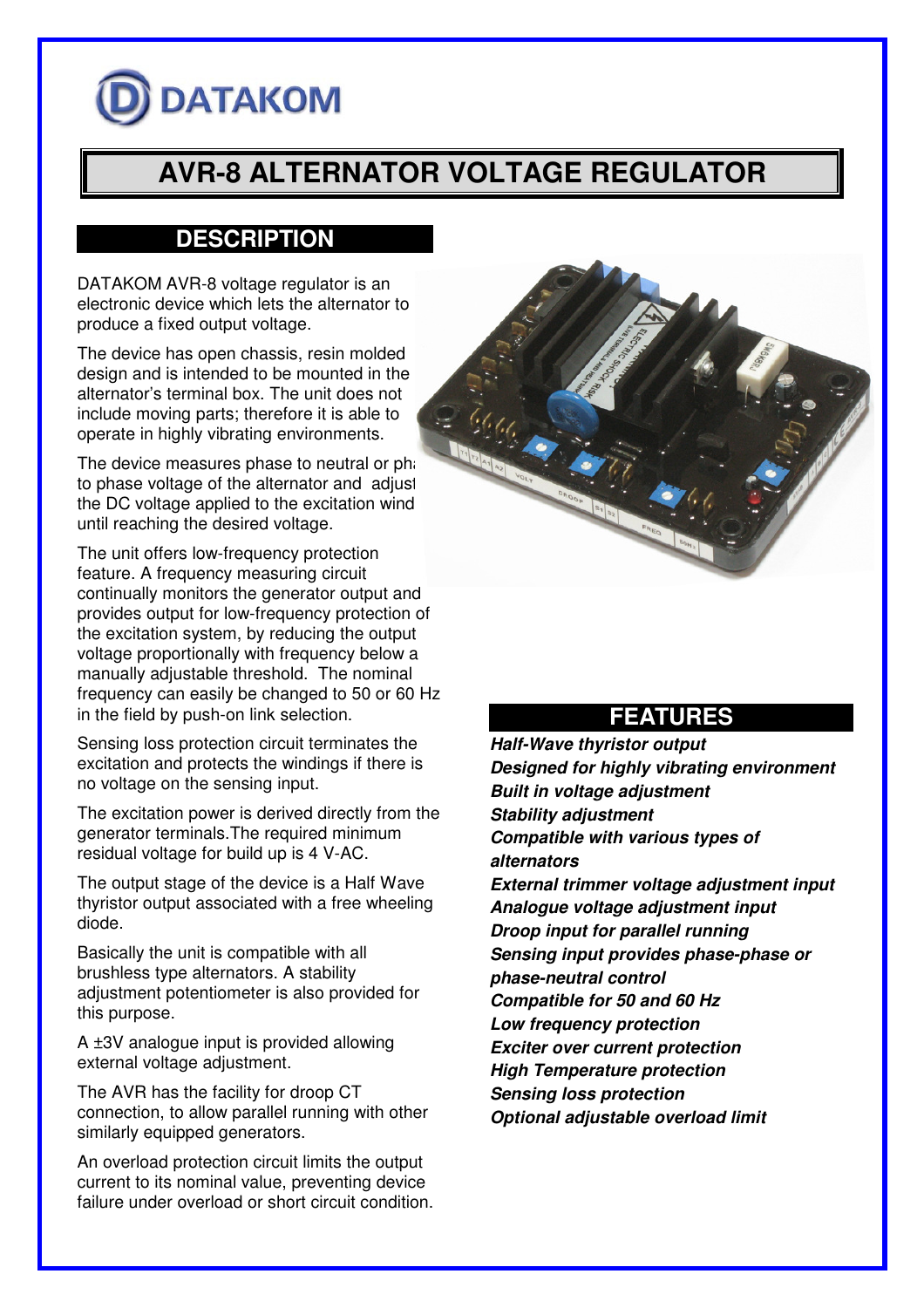# **INSTALLATION**

**WARNING: The unit is designed only for installation within other equipment by professional installers.** 

**WARNING: To avoid risk of shock, do not touch terminals and Heatsink which may have hazardous voltage.** 

#### **VOLTAGE ADJUSTMENT**

The generator output voltage is set at the factory, but can be altered using the VOLT potentiometer or by an external trimmer (if fitted). Terminals T1 and T2 on the AVR will be linked together if no external trimmer is used.

#### **WARNING: Do not increase the voltage above the rated generator voltage.**

**WARNING: Do not ground any of the trimmer terminals as these could be above earth potential.** 

If voltage adjustment is required, proceed as follows:

1. Before running generator, turn the VOLT control fully anti-clockwise.

2. Turn external hand trimmer (if fitted) to midway position.

3. Turn STABILITY control to midway position.

4. Connect a suitable voltmeter (0-300V ac) across line to neutral of the generator.

5. Start the genset, and run on no load at nominal frequency e.g. 50-53Hz or 60-63Hz. 6. If the red LED turns on, refer to the Low Frequency adjustment.

7. Carefully turn VOLT control clockwise until rated voltage is reached.

8. If instability is present at rated voltage, refer to stability adjustment, then re-adjust voltage if necessary.

9. Voltage adjustment is now completed.

#### **STABILITY ADJUSTMENT**

The stability potentiometer adjusts the reaction speed of the device. This helps the unit to comply with various alternators.

The correct setting can be found by running the generator at no load and slowly turning the stability control anti-clockwise until the generator voltage starts to become unstable.

The optimum or critically damped position is slightly clockwise from this point. The stability selection 'jumper' should be correctly linked, A-B, B-C or A-C at the bottom of the board for the frame size of the generator.

#### **LOW FREQUENCY PROTECTION ADJUSTMENT**

The low frequency protection circuit shuts off the excitation voltage in order to prevent damage during engine stopping under load. The factory set value for the protection is 45Hz. Turning the FREQ potentiometer anticlockwise increases the set value. The red LED indicates that the Under-Frequency-Protection active.

#### **DROOP ADJUSTMENT**

Generators intended for parallel operation are fitted with a quadrature droop Current Transformer(CT). The C.T. is connected to S1, S2 terminals on the AVR. The DROOP adjustment is normally preset in the factory to give maximum 7% voltage droop at full load. Turning the DROOP potentiometer anticlockwise decreases the droop voltage.

#### **ANALOGUE ADJUSTMENT**

An analogue input (A1 A2) is provided to connect devices which have analogue AVR control output. The input is designed to accept DC signals up to  $\pm$  3 volts.

**WARNING: Any devices connected to this input must be fully floating and galvanically isolated from ground with an insulation capability of 500 V-AC. Failure to observe this could result in equipment damage.**

The DC signal applied to this input adds to the AVR sensing circuit. A1 is connected to the AVR ground. Positive on A2 increases excitation. Negative on A2 decreases excitation.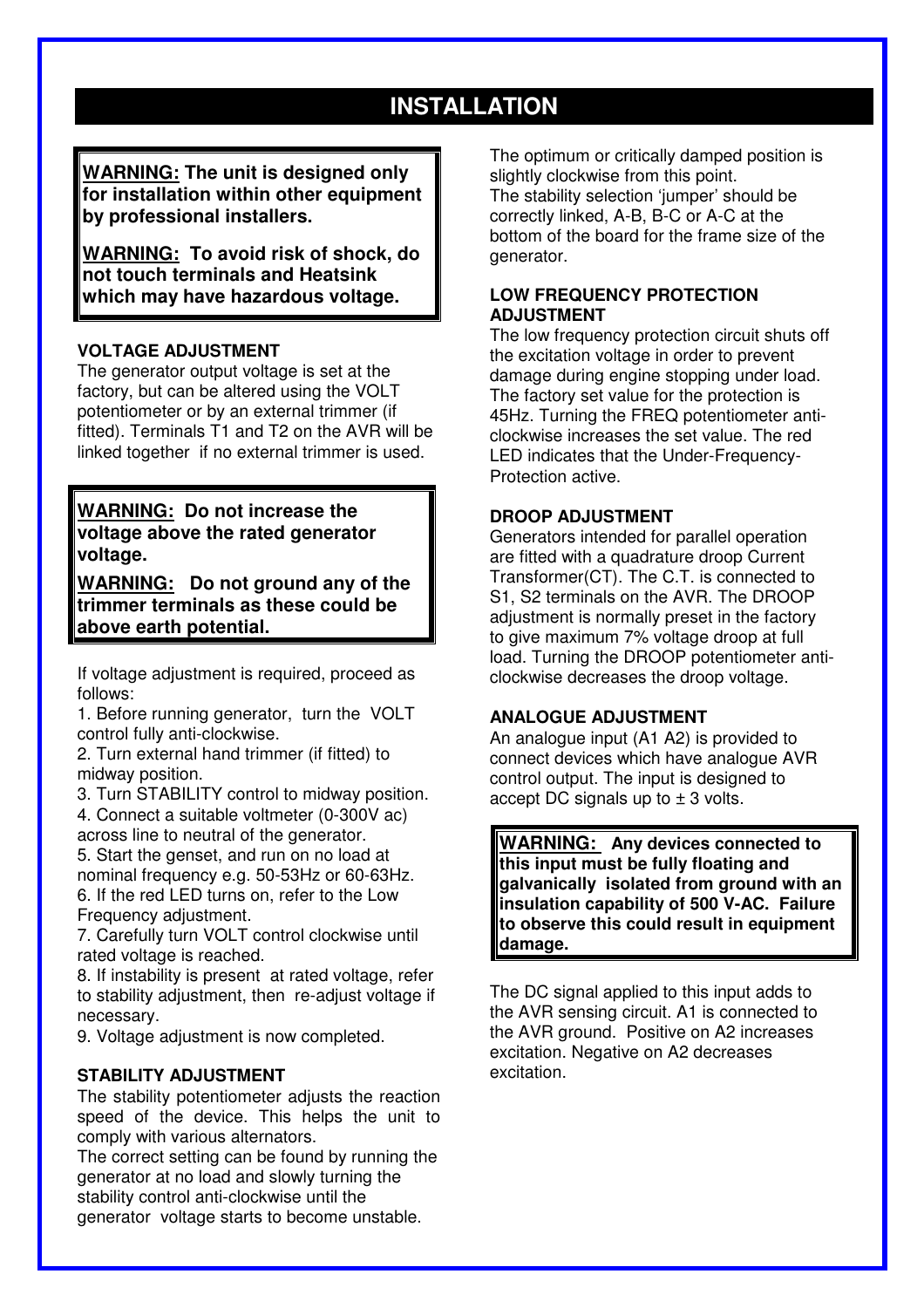## **TECHNICAL SPECIFICATIONS MECHANICAL DRAWING**

#### **SENSING INPUT**

| Voltage                  | 175-255 V-AC (L-N) |
|--------------------------|--------------------|
|                          | 300-440 V-AC (L-L) |
| (see Connection Diagram) |                    |
| Frequency                | 50-60 Hz nominal   |
|                          |                    |

#### **POWER INPUT**

 Voltage 175-255 V-AC (L-N) Frequency 50-60 Hz nominal

#### **OUTPUT**

 Voltage max 90 V-DC at 207 V-AC input Current continuous 8 A-DC intermittent 10 A for 10 sec Resistance 15 ohms minimum

#### **REGULATION**

± 1.5% (see note 1)

#### **THERMAL DRIFT**

0.03% per °C change in AVR ambient (see note 2)

#### **TYPICAL SYSTEM RESPONSE**

AVR response 20ms

#### **SOFT START**

2 sec

**EXTERNAL VOLTAGE ADJUSTMENT** 

+/-10% with 2 k ohm 1 watt trimmer

#### **UNDER FREQUENCY PROTECTION**

42-50 Hz or 52-60 Hz (adjustable)

#### **UNIT POWER DISSIPATION**

18 watts maximum

#### **BUILD UP VOLTAGE**

4 Volts-AC at AVR terminals

#### **ANALOGUE INPUT**

±10% with ±3 V-DC (see note 3)

#### **QUADRATURE DROOP INPUT**

 Max. input: 5A Max. droop: 7% (adjustable)

#### **ENVIRONMENTAL**

Operating temperature -20 to +70  $^{\circ}$ C Maximum humidity 95% non-condensing. Storage temperature -30 to +80 °C

#### **NOTES**

- 1. With 4% engine governing.
- 2. Heated up to 70°C

3. Any device connected to the analogue input must be fully floating (galvanically isolated from ground), with an insulation strength of 500 V ac.



### **WIRING**

- 1. P : Alternator phase input.
- 2. N : Alternator neutral input.

3. P1, P3: Voltage sensing inputs.

(Please refer to Connection Diagram)

4. T1, T2 : External trimmer terminals.

Link if not required.

5. E+, E- : Excitation winding connections.

- 6. S1,S2 : Droop CT input terminal.
- 7. A1,A2 : Analogue controller input.
- 8. 60 HZ: Link for 60 Hz usage.
- 9. A,B,C : Link A-C for under 90KW. Link B-C for  $90 \sim 550$ KW. Link A-B for over 550KW.